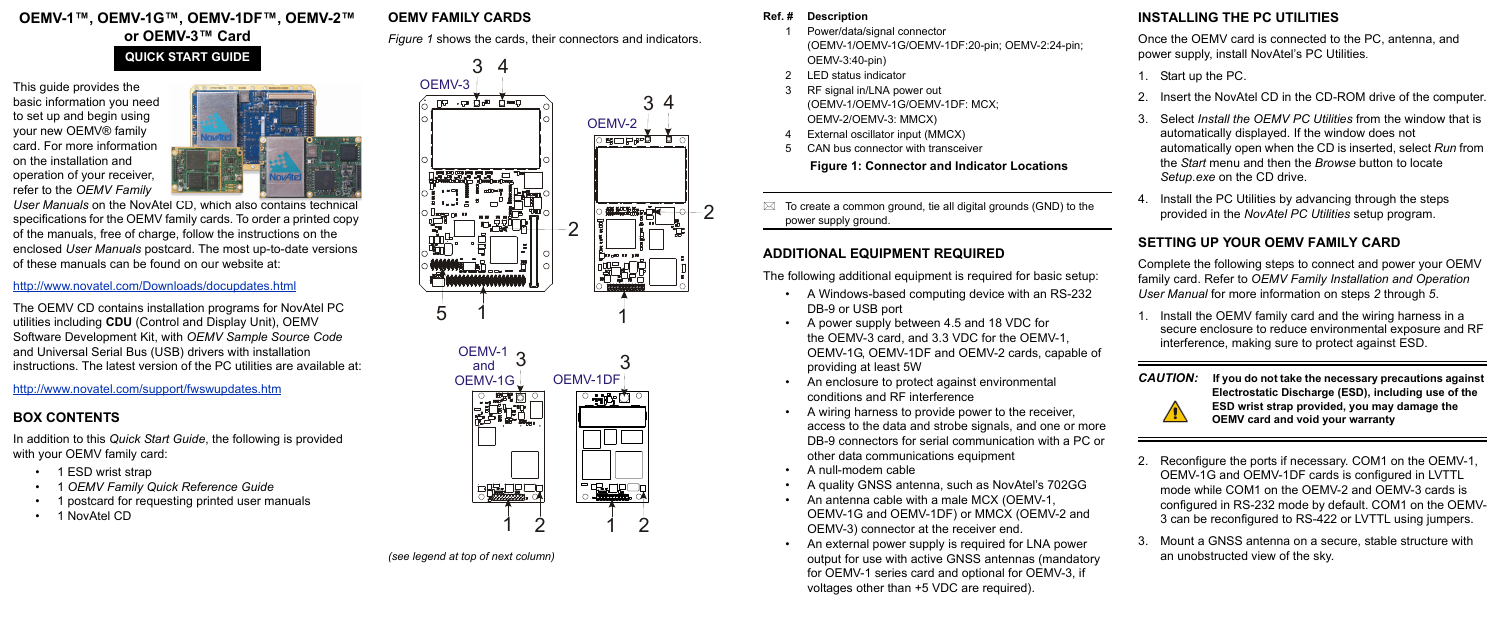- 4. Connect the GNSS antenna to the OEMV family card using a coaxial cable.
- 5. Connect a serial port on the receiver to a serial port on the PC, or other computing device, using a null modem cable.
- 6. Connect a power supply to the OEMV family card.
- 7. Plug in and/or turn on the power supply.

## **ESTABLISHING RECEIVER COMMUNICATION**

To open communication with the receiver:

- 1. Launch **NovAtel CDU** from the *Start* menu specified during the installation process. The default location is *Start | All Programs | NovAtel PC Software | NovAtel CDU*.
- 2. In the *Device* menu, select **Open**. The *Open* screen displays. If you have not entered any configurations, the *Available device configs* table will be empty:

| Open                      |      |
|---------------------------|------|
| Available device configst |      |
|                           | Open |
|                           |      |
|                           | Edit |
|                           |      |
|                           | New  |
|                           |      |

3. To enter a new configuration, click **New**. The *Options* screen displays, with a proposed configuration name:

| <b>Options</b><br>Preferences [Configurations] |                                                                                                                                                                             | $\vert x \vert$ |
|------------------------------------------------|-----------------------------------------------------------------------------------------------------------------------------------------------------------------------------|-----------------|
| 自<br>CONFIG                                    | Device Type<br>Type Serial<br>Serial Settings<br>Port COM1<br>$\blacktriangledown$<br>$\Box$ Passive<br>$\Box$ Read Only<br>Baud Rate 115200<br>۰<br>F Hardware Handshaking |                 |
|                                                | 0K                                                                                                                                                                          | Cancel          |

- 4. Double-click the configuration name to edit it, if desired.
- 5. Select the device *Type* from the drop-down list. In most cases, the device type will be *Serial*.
- 6. Select the *Port* to which the OEMV card is connected.
- 7. Select the *Baud Rate*. Select *115200* if you are not sure.
- 8. Cancel the *Passive* and *Hardware Handshaking* checkboxes.

9. Click **OK** to save the configuration. The *Open* screen is immediately displayed. The newly saved configuration is now shown in the *Available device configs* table:

| Available device configs: | Qpen |
|---------------------------|------|
| COM4 @ 115200 bps         |      |
|                           | Edit |
|                           | New  |
|                           |      |
|                           |      |
|                           |      |

10. To open communications with the OEMV card, select the desired configuration in the *Available device configs* table, then click **Open**.

As **CDU** establishes a communication session with the receiver, it displays a progress box. Once **CDU** is connected, the progress box disappears and several windows open, including the *Console* window. **CDU** is now ready to be used to view status information, enter commands, or log data.

## **USING CDU**

**CDU** provides access to information about your receiver and its position, which is displayed in windows accessed from the *View* menu. For example, select *Position Window* from the *View* menu to display the position solution of the receiver. To show details of the GNSS and geostationary (SBAS) satellites being tracked, select a *Tracking Status Window* (*GPS* or *GLONASS*) from the *View* menu. Select *Help* from the main menu for more details on **CDU**, its windows and features.



# **DETERMINING WHEN THE POSITION IS VALID**

When the receiver has a valid position, the *Solution Status* field in **CDU**'s *Position* window shows *Computed.*

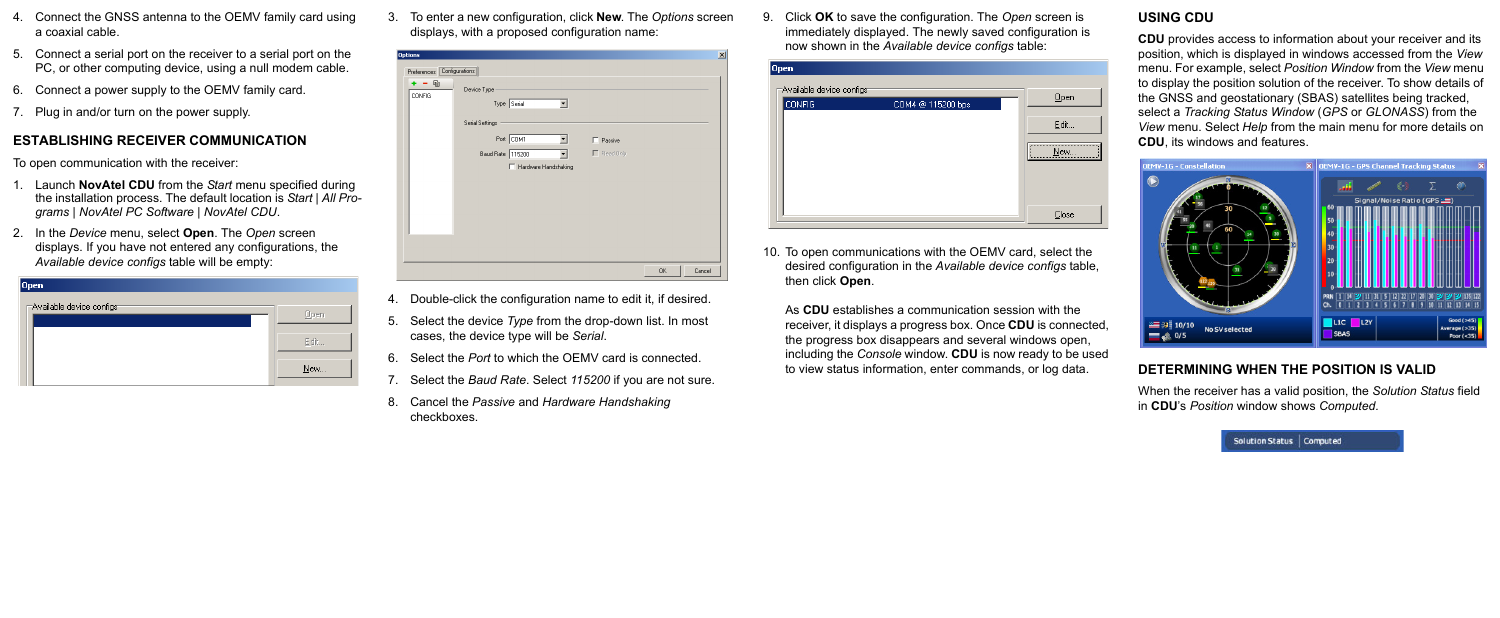## **ENTERING COMMANDS**

The OEMV family cards use a comprehensive command interface. Commands can be sent to the receiver using the *Console* window in **CDU**, which is opened from the *View* menu. Enter commands in the text box at the bottom of the Console window.

| [COM1]           |  |
|------------------|--|
|                  |  |
| log com1 version |  |
| $=$ Tx $=$ Rx    |  |

The following information is important when entering commands:

- Commands can be entered in three formats: ASCII (log bestposa), Abbreviated ASCII (log bestpos), and Binary (log bestposb). Abbreviated ASCII is the best format to use when you are working with the receiver directly. For data collection, use ASCII or Binary.
- Press the *Enter* key to send the command string to the receiver.
- Commands are not case sensitive.

The *OEMV Family Quick Reference Guide* provided with the receiver lists the available commands and the parameters they use for the *Abbreviated ASCII* format.

## **LOGGING DATA**

An extensive collection of logs has been created to capture the data your OEMV family card receiver processes. These logs can be directed to any OEMV family card's serial ports and can be automatically generated when new or changed data becomes available or at regular intervals. The available logs are listed in the *OEMV Family Quick Reference Guide*.

To log data, use the LOG command. For example, to log the pseudorange position to COM 2 every 30 seconds, enter the following:

LOG COM2 PSRPOS ONTIME 30

Logs can be generated in one of three formats: ASCII, Abbreviated ASCII, or Binary. Refer to the *OEMV Family Firmware Reference Manual (OM-20000094)* for information on the LOG command, specifying the output format, and the detailed contents of each log.

Hz: assignlband omnistar 1557855000 1200 kHz: assignlband omnistar 1557855 1200

If you prefer, **CDU** provides a graphical interface for configuring data logging. Select *Logging Control Window* from the *Tools* menu. In the *Logging Control* window, you can select which logs to capture and choose to which ports to send the data. In addition, you can specify a file in which to save the data.

| <b>COM1 (Current Port)</b> |                 |                      |                                               |             |         |  |
|----------------------------|-----------------|----------------------|-----------------------------------------------|-------------|---------|--|
|                            |                 |                      |                                               |             |         |  |
| F                          |                 |                      | G:\NOVATEL\DATA\CDUTestMay2006\LogginInfoTest | 671         | 87.57kB |  |
| F.                         |                 | $(+1.00 s)$ BESTPOSB |                                               | 78          | 8.11kB  |  |
| ٦1                         | 10 <sub>s</sub> | $(+3.00 s)$ IONUTCB  |                                               | $\mathbf o$ | 0.00kB  |  |

```
PSRDIFFSOURCE OMNISTAR or,
PSRDIFFSOURCE CDGPS
```
#### **ENABLING SBAS**

 $\boxtimes$  SBAS and L-Band corrections can be accomplished with one receiver and are exceptions to the base/rover concept. Refer to the *OEMV Family Firmware Reference Manual* for more on individual L-Band, GLONASS or SBAS commands and logs.

All models of OEMV family cards are capable of SBAS positioning. This positioning mode is enabled using the SBASCONTROL command, as follows:

SBASCONTROL ENABLE AUTO

Once enabled, the *Solution type* field shown in **CDU**'s *Position* window changes from *Single* to *SBAS,* and you may see SBAS satellites in the *Constellation window*, as shown below. OEMV family cards will track available SBAS satellites, including WAAS, EGNOS and other SBAS systems.

| Latitude<br>Longitude<br>Hgt. (MSL) | $51.116695592° \pm 0.82m$<br>$-114.038813659^{\circ} \pm 0.69m$<br>$1062.639m \pm 1.95m$ |  |
|-------------------------------------|------------------------------------------------------------------------------------------|--|
| Solution type                       | <b>SBAS</b>                                                                              |  |



## **ENABLING L-BAND (OEMV-1 and OEMV-3 only)**

L-Band equipped receivers allow you to achieve sub-meter accuracy. To use this positioning mode, you must enable L-band tracking to the Canada-Wide Differential GPS (CDGPS) or OmniSTAR signal. A subscription to OmniSTAR is required to use the OmniSTAR VBS, XP or HP service (visit [http://](http://www.omnistar.com/) [www.omnistar.com](http://www.omnistar.com/) with your OmniSTAR serial number ready, which you can obtain using the LBANDINFO log). The CDGPS signal is free and available without subscription over North America (visit http://www.cdgps.com).

The ASSIGNLBAND command allows you to set OmniSTAR or CDGPS base station communication parameters. It should include a relevant frequency and data rate. The frequency assignment can be made in Hz or kHz. For example:

A value entered in Hz is rounded to the nearest 500 Hz.

To confirm you are tracking an L-Band signal, log the L-Band status information by entering: log lbandstat. For example, if you are receiving CDGPS, the fifth field after the header should be 00c2:

```
lbandstata com1 0 43.5 finesteering 1295
149951.671 00000000 976f 34461; 
1547546977 46.18 4541.0 0.00 00c2 00f0...
```
To specify the correction source, use the PSRDIFFSOURCE command as shown in the examples below:

otherwise it is left at the default AUTO.